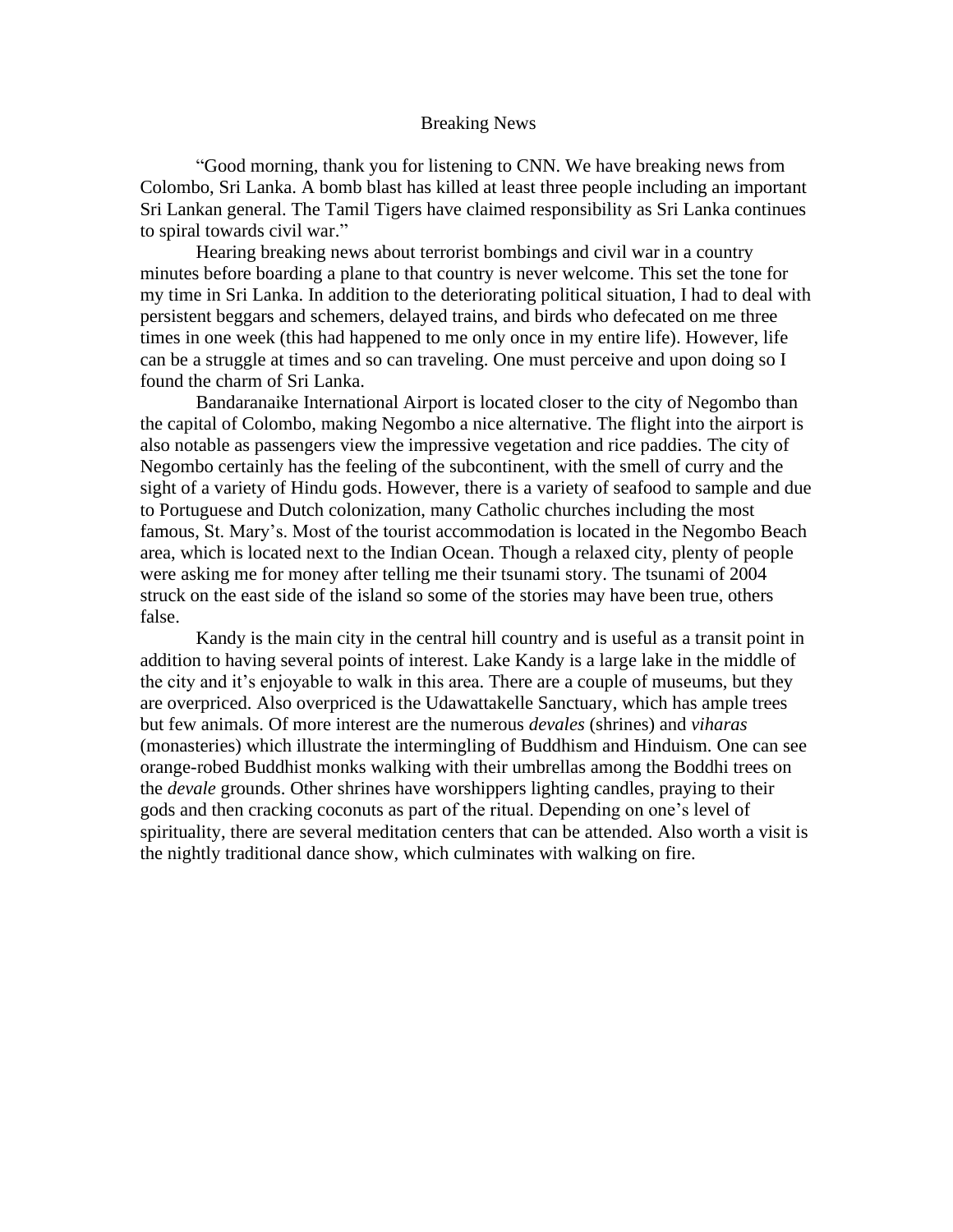The Temple of the Tooth, however, is what lures most people as it houses the sacred tooth of the Buddha. It is difficult to see the tooth as it is housed in a gold casket and protected by a couple angrylooking Buddhist monks. The tooth itself may be a replica, as it might have been taken by the Portuguese and then lost. The *pujas* (prayers) are held three times a day and include a lot of beating on drums and religious people praying and offering lotus flowers to the Buddha. There are several objects dedicated to the Buddha and Buddhism in the temple as well as the stuffed Maligawa Tusker, a famous work elephant, located in the temple complex. An exhibit is also devoted to the 1988 truck bombing of the temple, part of the ongoing civil war.



Although it is not hectic, getting out of Kandy is worthwhile. The Peradeniya Botanic Gardens are just a few miles outside of the city. There are several types of orchids, a giant fig tree, and coconuts that weigh over 40 pounds. Also, in the area were several bats. The gardens are a good place to relax.

A temple loop around Kandy can be taken to see the country and three temples.



The loop requires a lot of walking, but meeting people and cows along the way is pleasant. The Embekka Devale dates from the  $14<sup>th</sup>$  century but its carved wooden pillars are showing their age. Passing another small village and talking to some people processing tea, is the Lankatilake Temple. This temple is more imposing as it is located on top of a hill and gives a view of the surrounding rice paddies. Passing through another small village which has several brass businesses, is the

Gadaladeniya Temple. This temple is probably the most attractive of the three with lotus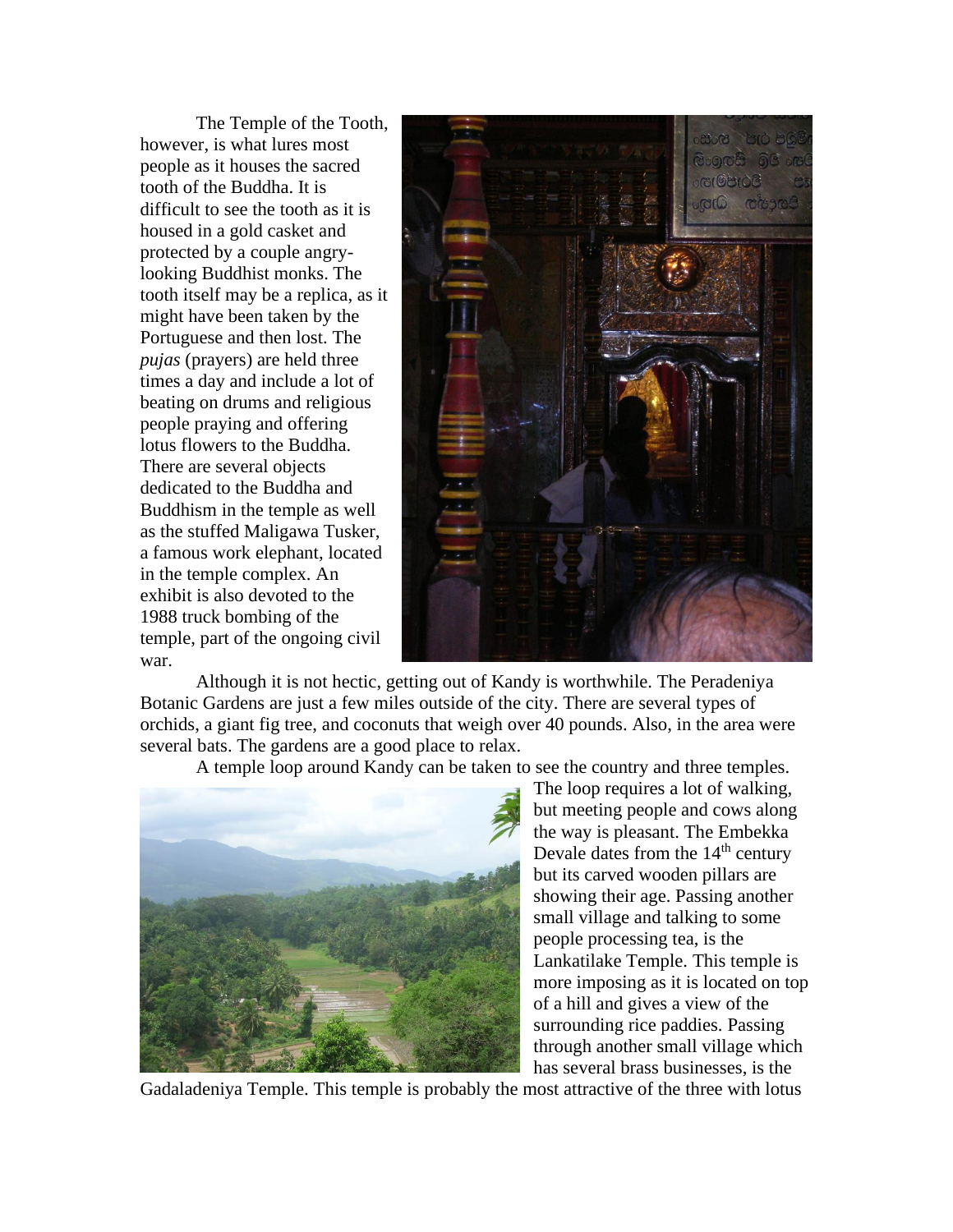flowers and a Hindu annex. While the temples are intriguing, so is talking with the rural people as they don't mind taking some time to chat and seem sincerely interested in the conversation.

Sri Pada, or Adam's Peak, is a legendary place for several religions. This is supposedly Adam's first footprint after being cast out of heaven, where Buddha stepped as he ascended into paradise or a footprint belonging to Lord Shiva. Most people want to arrive at the summit when the sun rises which requires leaving at about 2 a.m., as it is 5,200 steps and over three hours to climb. The ascend starts from the small village of Dalhousie, which we (two Slovenians and me) reached via the local school bus. We were accompanied by the dog from our hostel, the Green House, and sheets of rain and wind. Reaching the top, we found two guards who were sleeping but woke and offered us tea. However, the area to see the foot was closed as it was off-season. I felt like Chevy Chase when he arrived at Wally World in the movie Vacation. The rain cleared and the sun shone as we completed our descent.

There were other disappointments in Sri Lanka. Nuwara Eliya is also in the hill country and is close to the attraction of Horton Plains National Park and World's End. This area is known for its natural beauty. However, the touts and scammers were so aggressive and annoying that the trip was cut short. Returning through the numerous tea plantations to Kandy by delayed train, we saw what looked like a dead person at the train station. He was lying on the ground, covered by a sheet with a pool of blood near his head. The people were at a distance because they believe if they touch the dead body, the negative, death spirits will enter them.

On a more positive note, is a visit to Dambulla. The city is dusty and bland, but it has a couple of places worth a visit. At the southern side of the city are the cave temples, containing 150 different Buddha statues in five different caves, some dating to the  $1<sup>st</sup>$ century BC. Descending from the caves, one can view the 100-foot-high Buddha statue, which is the world's largest Buddha in the Dharmachakkra posture (seated, with legs crossed and hands joined). A museum below the big Buddha contains information and relics of Buddhism.



Near the city of Dambulla is the rock fortress of Sigiriya. The fortress was built in the  $5<sup>th</sup>$  century AD as a protective fort by the son of King Dhatusena, after the king was overthrown. Kasyapa, the son, had taken the thrown but feared that the legitimate heir would attempt to overthrow him. Visitors enter the fortress through the moat and then walk past the remains of water and boulder gardens. Of more interest are the attractions that are part of the actual fortress. About halfway up the rock are a

series of frescoes – The Sigiriya Damsels. They are paintings of women dating from the 5<sup>th</sup> Century AD and are the only nonreligious paintings from that time than can still be